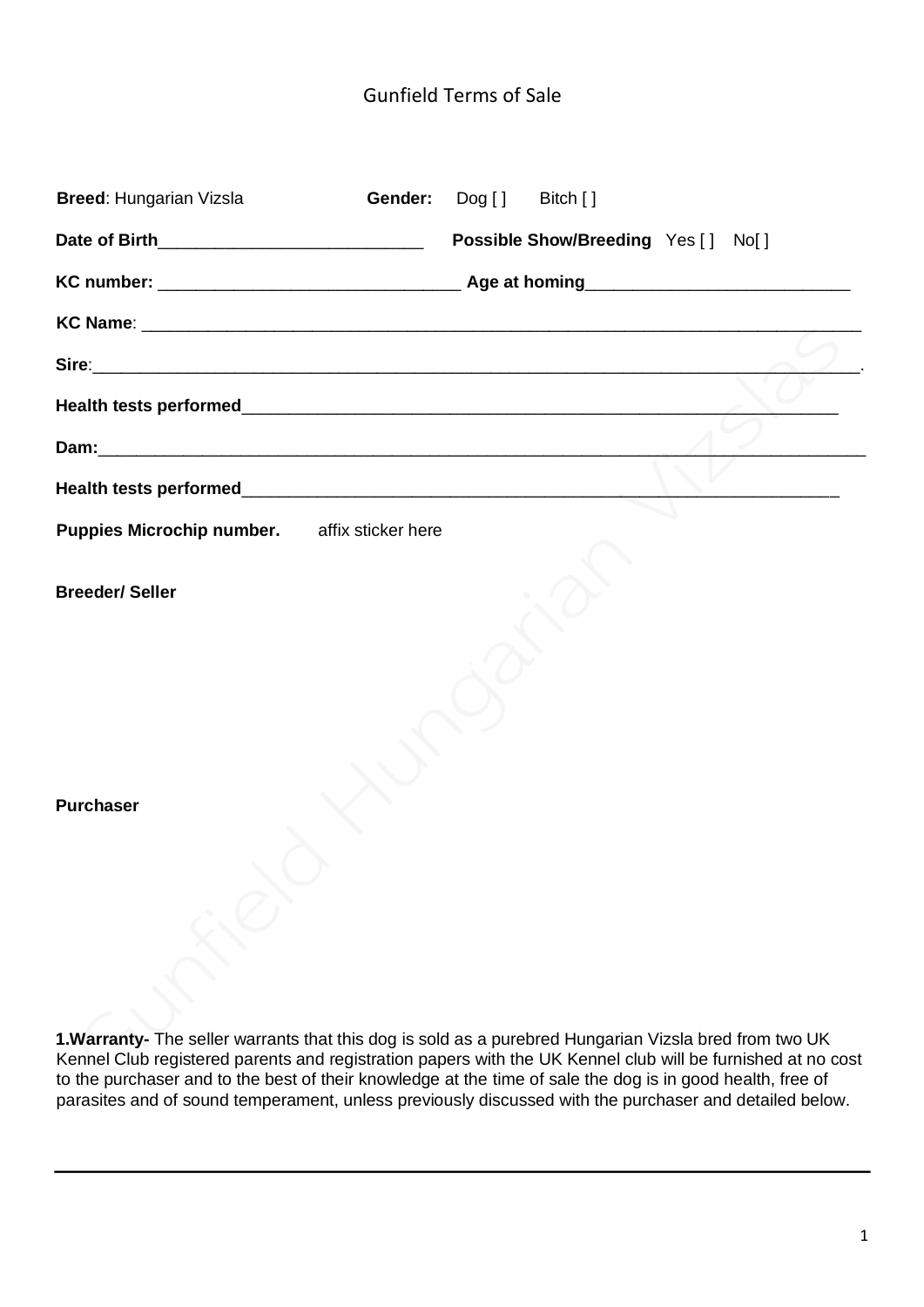# Gunfield Terms of Sale

**2.Vet Check**- The purchaser is advised to have the dog checked by a veterinarian of his/her choice at his/her expense within seven days of collection, If at this point a significant health problem is diagnosed it should be documented by your veterinary surgeon on receipt of this plus the live puppy and registration papers the purchase price will be refunded in full or a suitable replacement puppy given where available and mutually agreeable, The seller will not be responsible for any costs or distress incurred.

**3.Desired use**- Our Vizslas are sold primarily as pets or potential working gundogs if you have requested a dog/bitch for show/breeding at time of sale on a visual assessment the dog was free from any visible defect likely to be detrimental to this, no guarantee can be made the dog/bitch will mature suitable for the desired use. Only dogs sold for show/ potential breeding will be considered for future breeding those sold as pets only are not eligible

**4.Castration and spaying**- Due to the negative affect of the Vizslas temperament and ability to mature structurally the purchaser must agree not to spay or neuter their dog prior to them obtaining 12 months of age unless deemed necessary by a veterinary surgeon for health reasons excluding potential behavioural modification

**5.Diet-** Your puppy has been reared on a raw diet you are recommended to continue feeding your dog a raw diet should you wish to make dietary changes they should not be done within the first 28 days.

**6.Worming -**Your puppy will have received the minimum of three worming courses these are detailed within your puppy pack you should obtain advice from your veterinarian for a future worm control program**.** 

**7.Flea/Tick prevention-**Your puppy will have been visually checked for fleas and received a herbal anti flea bath we do not recommend that systemic flea treatments are used unless an active infection is present.

**8.Breed Health** – The Hungarian Vizsla is a generally healthy breed however as with any breed of dog there are some health conditions that have been observed to be more prevalent in this breed you can read about them on this breed specific health website www.vizslahealth.net

The current recommendations from the UK Kennel Club are that Breeding dogs should be hip/elbow scored and eye tested prior to breeding we undertake this on all our breeding dogs.

In addition to these requirements, we also voluntarily test our breeding stock for ECLE, Cerebellar Ataxia, HUU and we have our breeding dogs checked for audible heart rhythm abnormalities all our breeding dogs are Clear/Normal

Copies of certification for tests done on your puppy's parents are supplied in your puppy pack.

There are some conditions we cannot test for are things such as but not limited to Epilepsy, VIP, MMM, IBD, IMHA, IMT and other autoimmune conditions, we do not breed from dogs that are physically affected at or prior to the time of breeding. We keep inbreeding coefficient low to minimise risk associated with high levels of inbreeding, but we can never guarantee that a puppy we breed will not go on to be physically affected or produce an affected offspring during their lifetime.

By purchasing a Vizsla you are accepting that there is a risk your dog could be affected by a health condition at some point in their life.

The breeder/seller will not be held responsible for any financial loss or distress incurred by the owner due to the ill health of the dog.

You are strongly advised to avail yourselves of appropriate insurance to cover unexpected veterinary costs through accident or illness.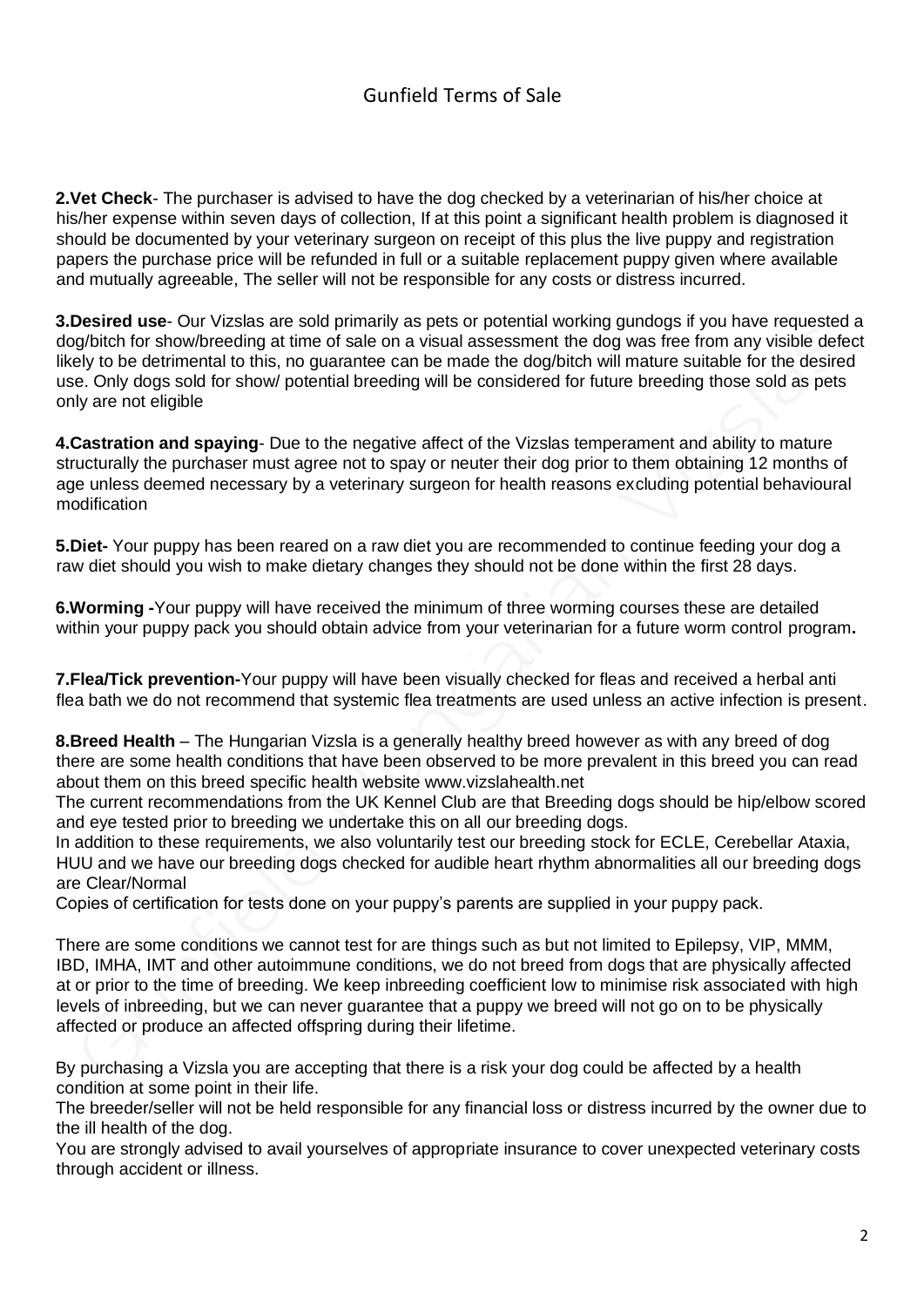**9.Breeding-** This Dog is sold with a progeny not for registration endorsement R placed on his or her kennel club registration more information on endorsements can be viewed upon the kennel club website www.thekennelclub.org.uk

In order to have the endorsement lifted your Vizsla will need to be a good representative of the breed standard and show a suitable temperament for the breed you may also be required to have proven his/her abilities either in the show ring, shooting field, obedience, agility or similar.

### In the case of all Dogs/Bitches

- The Dog/bitch must be DNA tested for ECLE, cerebellar ataxia & HUU unless genetically clear by parentage
- The Dog/bitch must be hip scored before 18 months of age and achieve a combined hip score around the current breed average and no more than 10 points on any single hip.
- The Dog/bitch must be elbow scored against E/D between the ages of 12 and 18 months and achieve a score of 0 or 1
- The Dog/bitch must be eye tested clear including glaucoma [gonioscopy) at grade 0-2

#### In the case of male dogs

- The dog must have proven himself a worthy sire either by being shown successfully at championship level or by his work in the shooting field he should obtain his UKKC stud book number or similar accolade.
- The dog should not be used at stud until he is the minimum of 18 months old
- The dog should sire no more than 10 litter in any 12-month period

In the case of female dogs

- The Purchaser agrees they will use a sire approved by the Gunfield Kennel before a mating takes place.
- The Purchaser must ensure the Bitch is two years or above before whelping her first litter.
- The Purchaser must agree to breed no more than four litters from a bitch in her lifetime.
- The Purchaser must allow a 12-month period to lapse between litters.
- The purchaser agrees to place progeny not for registration endorsements on the registration of all puppies in any litter born which should only be removed by the purchaser in compliance to a similar agreement.

The seller reserves the right to decline to lift the breeding endorsement if he/she feels it is not in the best interest to do so.

**10.Export-** This dog has an export endorsement placed upon his or her pedigree more information on endorsements can be viewed upon the kennel club website.